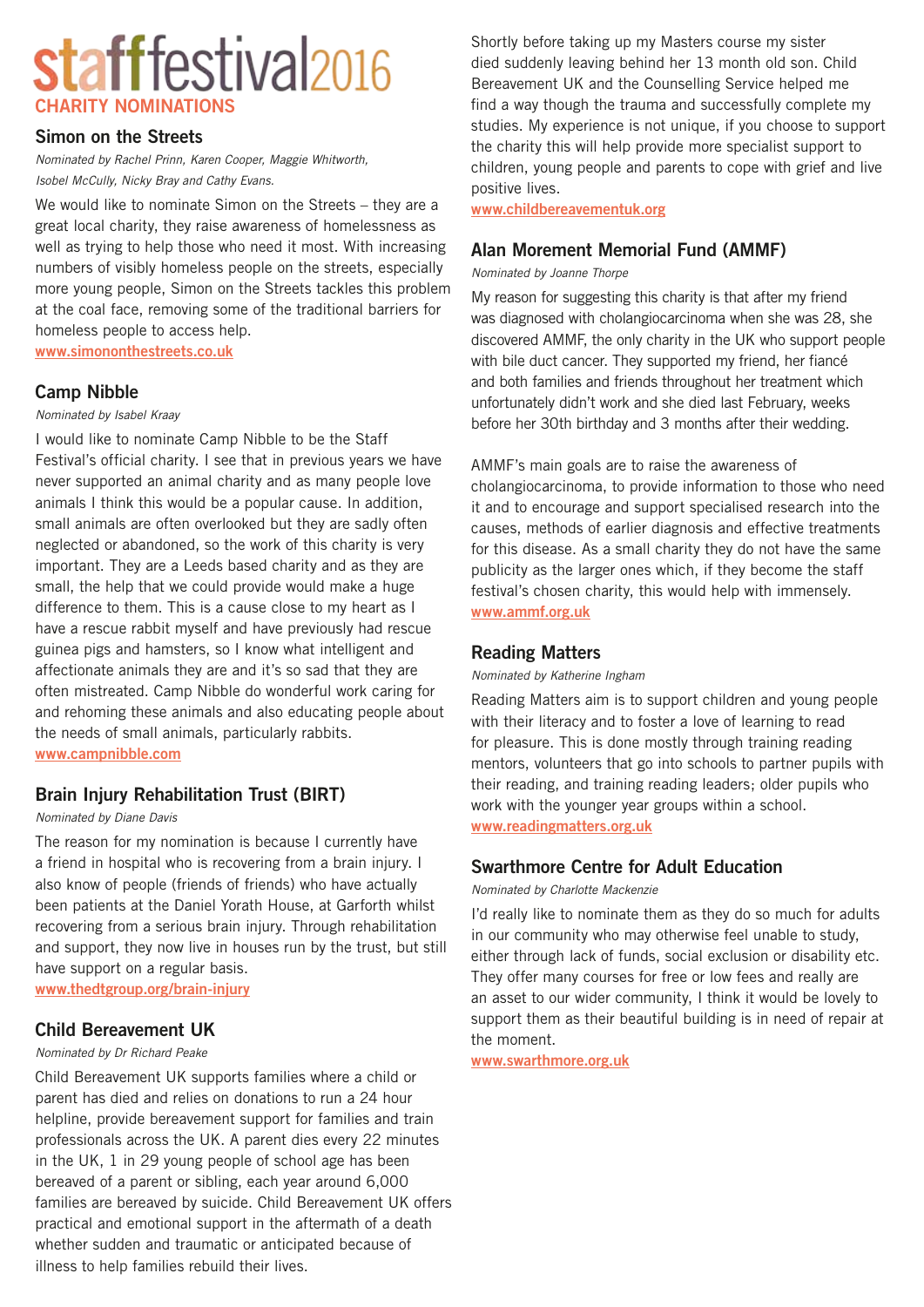# **Children's Heart Surgery Fund**

*Nominated by Michelle Nolan and Sue Bourne*

Children's Heart Surgery Fund is the award winning charity supporting the Yorkshire heart unit at the Leeds General Infirmary. They fund equipment, staff posts, resources and training for those who work on the heart wards; and support patients with congenital heart disease and their families. They are funded by generous donations from the general public and their corporate supporters, and by the amazing efforts of their fundraisers. They are only able to help because of the support. **[www.chsf.org.uk](http://www.chsf.org.uk)**

## **The Haven**

#### *Nominated by Tammy Murray*

A national charity providing personalised care and support for people with breast cancer. They have centres in Leeds, London, Hereford, Wessex and Worcestershire – however they also do telephone appointments with their therapists, nurses and advisors if you don't live near one of their centres. My reason for nominating this charity is simply because it is absolutely brilliant, and they have been such a support to me since I was diagnosed with Breast Cancer in 2011. They really are so fantastic and offer such invaluable help, information, therapies and much more during such a dark time. I couldn't see this opportunity go by and not at least try to help them out as much as possible. I would be so happy if they were able to offer their services in more locations across the UK, and the only way they will be able to do this is though charitable donations.

**[www.thehaven.org.uk](http://www.thehaven.org.uk)**

# **Maggie's Yorkshire**

#### *Nominated by Jen Wickham*

Maggie's provide something very unique in cancer care, somewhere to turn, a place of comfort, a refuge and a base from which to face the future following a cancer diagnosis not just for the patient but for their family and friends. Maggie's deliver time, understanding and support from expert and caring professionals in a way that is totally complimentary to medical treatment and which is strongly supported by the NHS. More than 14,000 people in Yorkshire are diagnosed with cancer each year and they need and deserve the care and support that Maggie's provides.

Planning permission has now been granted for the new £5m Maggie's Centre in the grounds of St James's University Hospital. Working in partnership with Leeds Teaching Hospitals NHS Trust, the centre will provide free support for anyone living with cancer as well as their family and friends – their door is always open and anyone can pop in. £3m has already been raised. When the fundraising hits £4m, work will begin on site and the centre should be open in 2017. **[www.maggiescentres.org/yorkshire](http://www.maggiescentres.org/yorkshire)**

# **Alzheimer's Society**

*Nominated by Fiona Rushworth and Joshua West*

My personal reasons are because of family members suffering with this disease. For more general reasons – I feel that the society is not as 'popular' as children's charities or guide dog charities can be, but they are very great researchers and as this is a growing problem in our country (more sufferers and more getting this at a much younger age) – it could impact on all of us if they were to find cures and/or delaying drugs. **[www.alzheimers.org.uk](http://www.alzheimers.org.uk)**

## **Motor Neurone Disease Association**

*Nominated by Antonia Whitley*

I lost my granddad to MND. It is a terrible disease which eventually robs the body of its motor functions. It was truly heart breaking to see a lovely, active, hardworking and devoted family man reduced to being bed ridden and having to be fed through a tube. He is missed by his seven children, 15 grandchildren and seven great-grandchildren. **[www.mndassociation.org](http://www.mndassociation.org)**

# **Save the Children**

*Nominated by Mazen Al-Hajjar*

I feel very passionate about the work done by Save the Children. The projects they run don't just benefit children in the UK but they also benefit children worldwide. They do value education for children and respond to crisis that affect children all over the world. Their work helps save children's lives, they fight for their rights and fulfil their potential.

#### **[www.savethechildren.org.uk](http://www.savethechildren.org.uk) Compassion in World Farming**

*Nominated by Erika Smith*

I think it would tie in with the 'Country fair in the city' as it is to do with farming. They do a wonderful job campaigning for the fair and ethical treatment of farm animals. **[www.ciwf.org.uk](http://www.ciwf.org.uk)**

# **Nephrotic Syndrome Trust**

*Nominated by Naomi Quinton*

Nephrotic syndrome is not a well-known condition but the Leeds paediatric renal team care for many children in West Yorkshire with this. The nephrotic syndrome trust fund research and support for families with this difficult illness. **[www.nstrust.co.uk](http://www.nstrust.co.uk)**

# **Royal Agricultural Benevolent Institution (RABI)**

## *Nominated by Mike Leonard*

I would like to nominate a farming charity that looks after farming families facing financial difficulties, where there is a potential for loss of employment, income, and home. In Leeds, we tend to be cosseted away from the pressures that our farming communities experience here in Yorkshire, and to be able to provide the RABI with funding, would help highlight the plight of rural families in our Region. **[www.rabi.org.uk](http://www.rabi.org.uk)**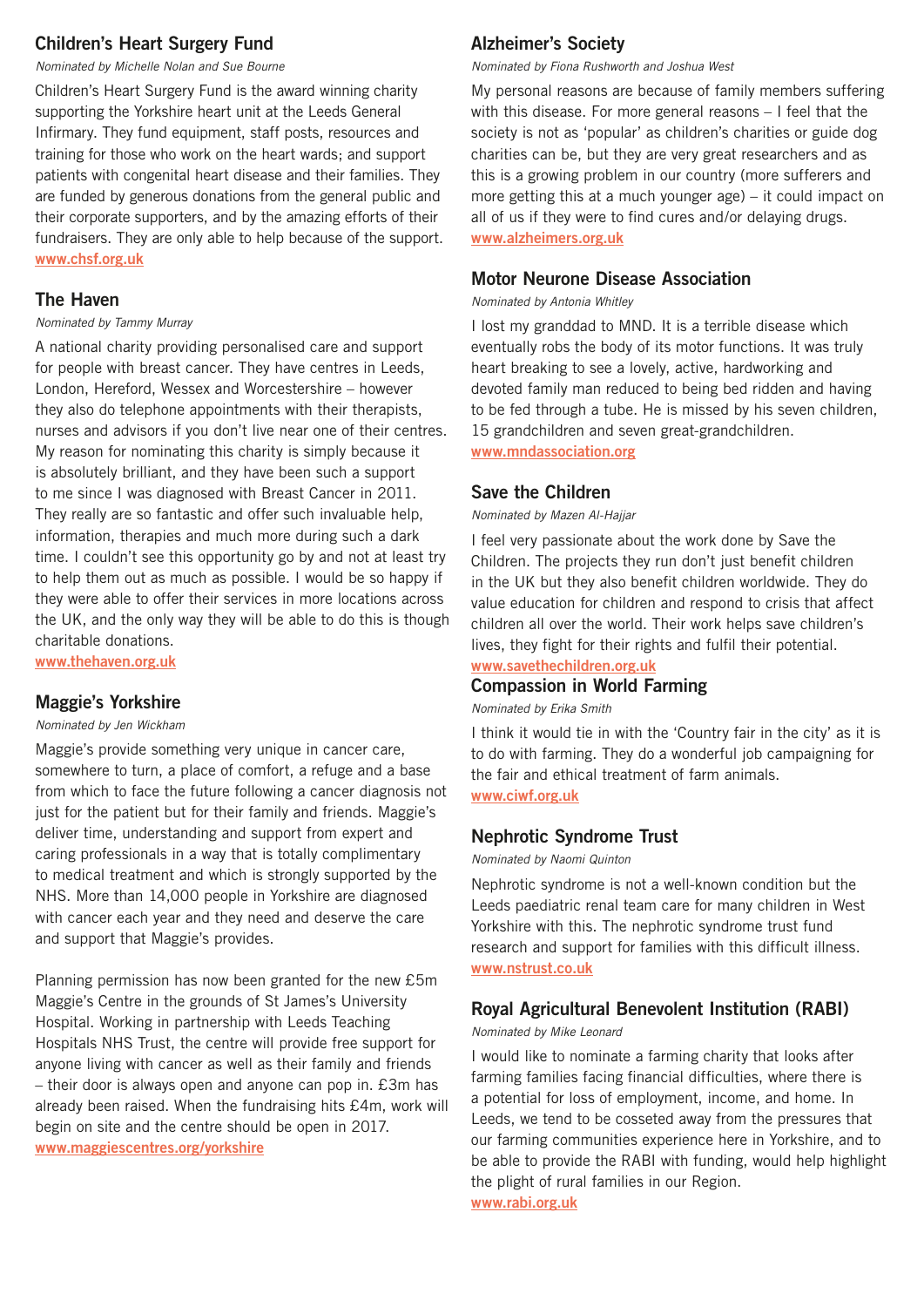# **Yorkshire Animal Shelter**

*Nominated by Sarah McLaren*

I would like to nominate the Yorkshire Animal Shelter. I have previously been a volunteer here and they do wonderful work in taking neglected and abandoned animals brought to them by rescue charities and vets. They are currently trying to raise money for a new cat block, so any awareness of this would be really good for them. They also have permanent residents and need to pay for vet bills.

**[www.yorkshireanimalshelter.org.uk](http://www.yorkshireanimalshelter.org.uk)**

## **Tommys**

*Nominated by Lisa Smith* **[www.tommys.org](http://www.tommys.org)**

# **Rugby League Cares**

*Nominated by Clive Hudson*

Charity used to assist players who have been injured or even died whilst playing what can be a very dangerous game. **[www.rugbyleaguecares.org](http://www.rugbyleaguecares.org)**

# **Royal National Lifeboat Institution (RNLI)**

*Nominated by May Boothby* They are always underfunded for all the work they are involved in. **[www.rnli.org](http://www.rnli.org)**

# **Guide Dogs for the Blind**

*Nominated by Janet Hindle and Tracie Crombie*

Gives blind people independence and dogs need a network of people to provide training. Every hour, another person in the UK goes blind, which means more guide dog puppies need to be trained. All blind and partially sighted people should be able to enjoy the same freedom of movement as everyone else. **[www.guidedogs.org.uk](http://www.guidedogs.org.uk)**

# **British Hen Welfare Trust**

*Nominated by Jennie Robinson* My Favourite Charity, it rehouses battery Hens. **[www.bhwt.org.uk](http://www.bhwt.org.uk)**

# **Crohns & Colitis UK (NACC)**

*Nominated by Emma Chippendale and Jo Westerman*

My father has suffered from Crohns disease for nearly 50 years and there is not as much publicity around bowel diseases as other conditions although they affect a huge number of people. Most people will know somebody who is affected by these issues. Research into the issues and support for those affected by them is vital. (Emma) **[www.crohnsandcolitis.org.uk](http://www.crohnsandcolitis.org.uk)**

# **Unisef**

*Nominated by Zoe Read* Good Cause. **[www.unicef.org.uk](http://www.unicef.org.uk)**

# **Oxfam**

*Nominated by Andy Brown* Help for the people who need it. **[www.oxfam.org.uk](http://www.oxfam.org.uk)**

# **Barnardo's Yorkshire**

*Nominated by Sarah Humphreys*

Supports young people in Leeds who are in crisis. **[www.barnardos.org.uk](http://www.barnardos.org.uk)**

# **Yorkshire Rose Dog Rescue**

*Nominated by Matt Preston*

Excellent work putting a stop to dogs getting put down and bridging gap to rehome. **[www.yrdr.co.uk](http://www.yrdr.co.uk)**

**The Cellar Trust**

*Nominated by Sue Underwood*

A much needed service helping people recovering from mental health problems. Providing people with tailored support to help them move forward and improve their mental health and wellbeing, in a way that complements any additional support they are receiving through other services.

The CEO used to work in Comms and H&S (Kim Shutler Jones) and their Marketing, Comms and Events person worked in Comms (Ces Kulikowski).

**[www.thecellartrust.org](http://www.thecellartrust.org)**

# **Candlelighters**

*Nominated by Paul Gill, Sarah Moses and Marc Steward*

This charity is close to me as I have several close friends who've been in the unfortunate situation of benefiting from their services.

Seeing some of my closest friends dealing with their children's Cancer battles is heart-breaking. Candlelighters, a Leeds based charity, have been with them on their journey every step and have been invaluable in helping not only the kids but the parents at the most horrific of times. They also are striving for more research in child cancers, as only a tiny portion of the main cancer charities research goes on childhood cancers, due to it not being economically viable for the drug companies.

# **Candlelighters**

*Nominated by Debbie Senior*

Candlelighters is a local Leeds charity that supports children with cancer and their families, working through the Children's Hospital at the Leeds General Infirmary. They fund research, family holidays and help with essential services within the hospital. They have a family support centre in Woodhouse Square where families can go for help, advice or just a chat and support and meet other families who are going through the same thing.

This is a very worthwhile charity and is local to the University and I would be grateful if it could be considered to be the nominated charity for the University's Staff Festival this year. **[www.candlelighters.org.uk](http://www.candlelighters.org.uk)**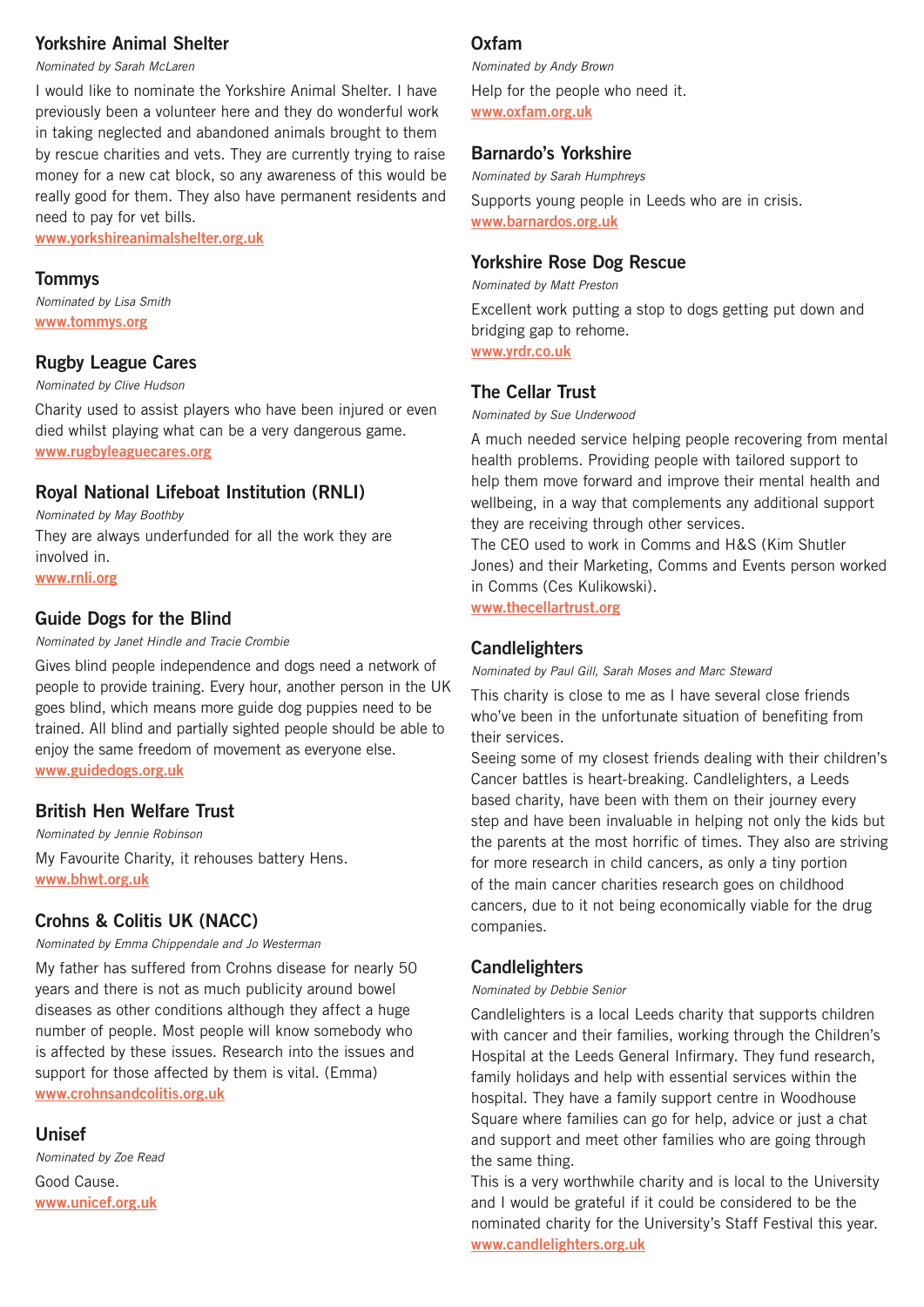# **Basik**

#### *Nominated by Jenna Smith*

Basik is a small, family run charity based in Burley-in-Wharfedale with the moto 'Build Schools End Poverty'. They work to raise money for schools in Africa, and are currently fundraising for a school in the Kasaala district of Kenya. They need to raise £17,000 to build a third classroom, a lab and a staffroom, and to continue to sponsor children to attend the school. I have chosen to nominate them for a number of reasons:

1. It is very difficult for children to attend school in Kenya, due to the government only paying 5% of the fees. I believe that education is a basic human right and, as Basik do, that education is the way out of poverty.

2. They are a small, local charity, and all money raised goes directly to the school they are fundraising for. They also have documents to demonstrate how each penny is spent.

3. Being a university, I think it would be nice to use the money raised by the staff festival to help others with their education. **[www.basik.org.uk](http://www.basik.org.uk)**

# **Support After Rape & Sexual Violence Leeds (SARSVL)**

*Nominated by Kristen Dundon, Alix Brodie-Wray and Christopher Armstrong*

Support After Rape & Sexual Violence Leeds (SARSVL) provide a vital service for women and girls in Leeds, they are a small charity that is independent and volunteer led and they help girls and women at some of their most vulnerable moments through their helpline and advocacy services – they are launching a much needed specialist counselling service this year and by supporting them at this year's Staff Festival, we would make such a difference and make a big contribution to the amazing work that they do.

**[www.supportafterrapeleeds.org.uk](http://www.supportafterrapeleeds.org.uk)**

# **Hope Pastures**

#### *Nominated by Victoria Jordan*

Hope Pastures is an equine rescue and rehabilitation charity. Based near the ring road, they offer a rural haven in the middle of a busy city for the animals they rescue and the community around them. Cases of equine abandonment and neglect are sadly on the increase and Hope Pasture manages to have a huge positive impact on its animals and for its visitors with little resource. They do such an amazing job and it is a wonderful place in the heart of suburban Leeds.

**[www.hopepastures.org](http://www.hopepastures.org)**

# **University of Leeds Footsteps Fund**

#### *Nominated by Greg Miller and Louise Banahene*

We would like to nominate the University of Leeds Footsteps Fund as the official Staff Festival Charity for 2016. The fund, which is run by the University's Alumni and Development team, provides a wealth of benefits to our students – both by supporting union societies and by providing a range of scholarships for students from less privileged backgrounds. Since 2004, more than 14,000 people have donated a total of over £5 million through Footsteps Fund appeals. The Staff Festival would be an amazing opportunity to highlight the work which the Footsteps Fund does across campus, and to show staff the benefits it is bringing to all our students.

Put together, these gifts have supported a range of initiatives:

• Centenary Alumni Scholarships are worth £3,000 each year for students with 3 As at A level, who might not have been able to take up their place without financial support.

• Hardship Funding Grants help students who, through no fault of their own, may find themselves in danger of being unable to complete their degree.

• Leeds Masters Scholarships are worth £5,000 and enable students whose financial circumstances would otherwise prevent them from studying at a postgraduate level.

• Leeds for Life Grants allow students from less privileged backgrounds to undertake projects which will be developmental for them and beneficial to the community.

• The Laidlaw Library includes a wall showing the 2,300 supporters whose donations to the Footsteps Fund contributed to its development.

• Research into Cardiovascular disease and Diabetes was supported by the appointment of a PhD student, funded by donations to the fund.

• Numerous Leeds University Union societies have been able to buy much-needed equipment, thanks to grants from the fund.

**[www.campaign.leeds.ac.uk/footsteps-fund](http://www.campaign.leeds.ac.uk/footsteps-fund)**

# **Bone Cancer Research Fund**

*Nominated by Yasmin Hafiz*

I met a number of people associated with the charity at a meeting in February, and was struck by the importance of early diagnosis in this rare and malignant form of cancer, particularly as symptoms are often incorrectly diagnosed as 'growing pains' in teenagers.

**[www.bcrt.org.uk](http://www.bcrt.org.uk)**

# **Yorkshire Wildlife Trust**

*Nominated by Sarah Heeks and Ian Hunter*

Yorkshire Wildlife Trust carries out vital work to protect and conserve Yorkshire's wild habitats and wildlife. The Trust runs around 100 nature reserves in Yorkshire, including sites in Leeds such as Adel Dam and Kirkstall Valley reserves. Their 'Living Landscape' project aims to restore and reconnect areas of wildlife habitat, linking up reserves through nature corridors, enabling wildlife to move through the landscape, and ensuring access to green spaces for communities. The Trust also connects residents to their local environment through volunteering and community projects.

**[www.ywt.org.uk](http://www.ywt.org.uk)**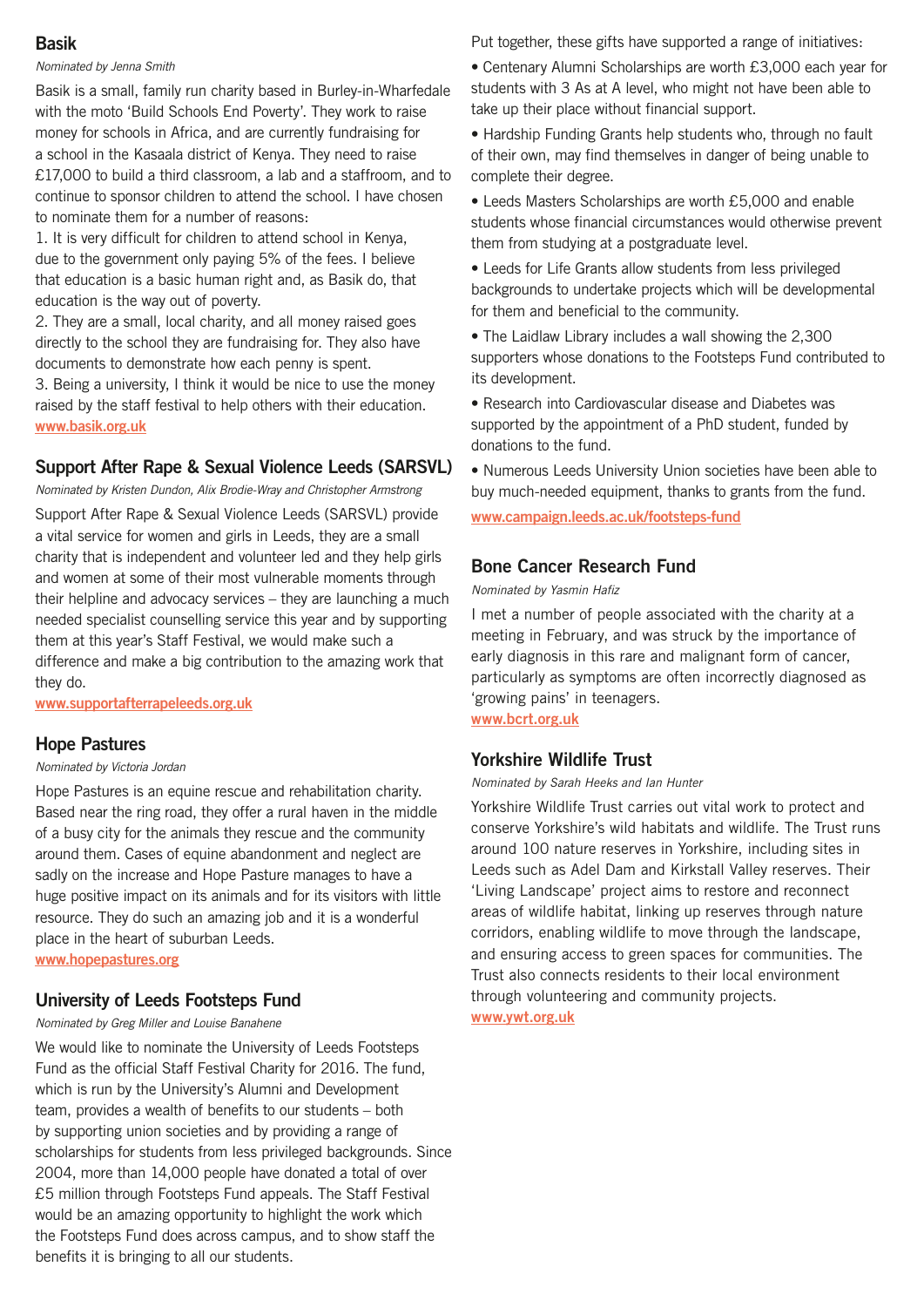# **Rethink**

#### *Nominated by Emma Hatton*

Mental illness affects approximately 1 in 4 people at some point, therefore we will either be affected ourselves or know someone who has been affected by mental illness during our lifetime. Mental illness is accompanied by a huge stigma, yet is really just a manifestation of a physical problem within the brain.

The range of mental illnesses is vast and for those worse affected who are taken into care under section, the process of being forcibly taken into custody and being made to wait for assessment for hours, usually in a police cell, is extremely traumatic and can worsen any paranoia or psychosis.

Rethink has an excellent outreach programme for service users to change the perception of police and social workers and help them to deal with people affected by mental health issues in a more understanding way. Not everyone has such extreme experiences, but Rethink also helps people suffering from depression or breakdowns to find access to counselling, to help them get through daily life and manage the things that become so overwhelming at these times.

Rethink also offers additional services such as legal, housing and debt support and of course, the families of people affected by mental illness can also seek their help. Mental health issues are so far reaching for the individual experiencing them and their families that I really hope you will consider this charity. Rethink is a national, not local charity, but the support you could give could be felt by so many people.

**[www.rethink.org](http://www.rethink.org)**

#### **Getaway Girls**

#### *Nominated by Victoria Treherne*

Getaway Girls is a fantastic example of a small charity which works wonders with a small amount of funding, and it has a very long-lasting impact on the lives of the young women it supports.

The charity's remit is to work with vulnerable young women aged 11-25 from Leeds to build confidence, develop new skills and take positive risks in an environment which offers cooperation and support. **[www.getawaygirls.co.uk](http://www.getawaygirls.co.uk)**

## **The Donkey Sanctuary**

#### *Nominated by Maggie Credland and Nicola Kingswell*

The Donkey Sanctuary does amazing work worldwide rescuing and rehoming often very badly mistreated donkeys, but it also uses some of the donkeys it rescues to provide therapy for both children and adults. The charity's specially designed arenas provide the perfect setting for their work with hundreds of children who have additional needs. Every year they deliver more than 50,000 sessions. They offer a unique and effective form of assisted therapy that helps to improve confidence, self-esteem, major and minor motor skills, core balance and gives children a real sense of achievement.

The charity also has a team of specially trained donkeys that provide an outreach service visiting hospices and residential homes including those dealing with dementia care, where the donkeys provide valuable assisted therapy to residents. The emotional and physical benefits of companion animals are now well established and there is well-researched evidence that shows spending time with animals can have a direct calming influence on vulnerable individuals.

Donkeys love warm and affectionate human contact so the animal assisted therapy works very well both ways! Many of the donkeys used have been rescued from a life of neglect, mistreatment or abandonment and through the care provided by the Sanctuary, are able to be rehabilitated and lead interesting and rewarding lives, meeting and helping thousands of people across the UK.

**[www.thedonkeysanctuary.org.uk/visit-us/leeds](http://www.thedonkeysanctuary.org.uk/visit-us/leeds)**

# **Antenatal Results & Choices (ARC)**

*Nominated by Amy Scott*

In September last year, my husband and I received the lifeshattering news that our baby had severe abnormalities that were incompatible with life. Four weeks later, we went through with the seemingly impossible procedure to end his suffering, before I gave birth to our beautiful boy, Joseph.

There are no words to describe the pain of handing over your son to a midwife for the last time. What we are going through is an isolating rare experience shared by only a few. Love and ending a life simply do not reconcile and without ARC's expert guidance we would not have got this far. They continue to support us as we learn to live our lives with Joseph only in our hearts.

ARC is a charity run by a small team that currently runs at a large deficit. It is an essential resource and resort for parents caught in the huge conflict between modern scientific fact and natural instinct. As well as providing counselling, they bring together bereaved parents for whom ARC's online forum is a lifeline, and help them to pick up the pieces in the face of heart-breaking losses. They also train healthcare professionals on explaining diagnoses, delivering bad news and dealing with grief-stricken parents.

ARC is the only national charity helping parents and healthcare professionals through antenatal screening and its consequences. ARC offers non-directive information and support to parents before, during and after antenatal screening; when they are told their baby has an anomaly; when they are making difficult decisions about continuing with or ending a pregnancy, and when they are coping with complex and painful issues after making a decision, including bereavement. It is a fantastic cause helping those who also find themselves facing this painful unimaginable journey. It would mean so much to us and the other parents if this charity was supported through the Staff Festival. **[www.arc-uk.org/home](http://www.arc-uk.org/home)**